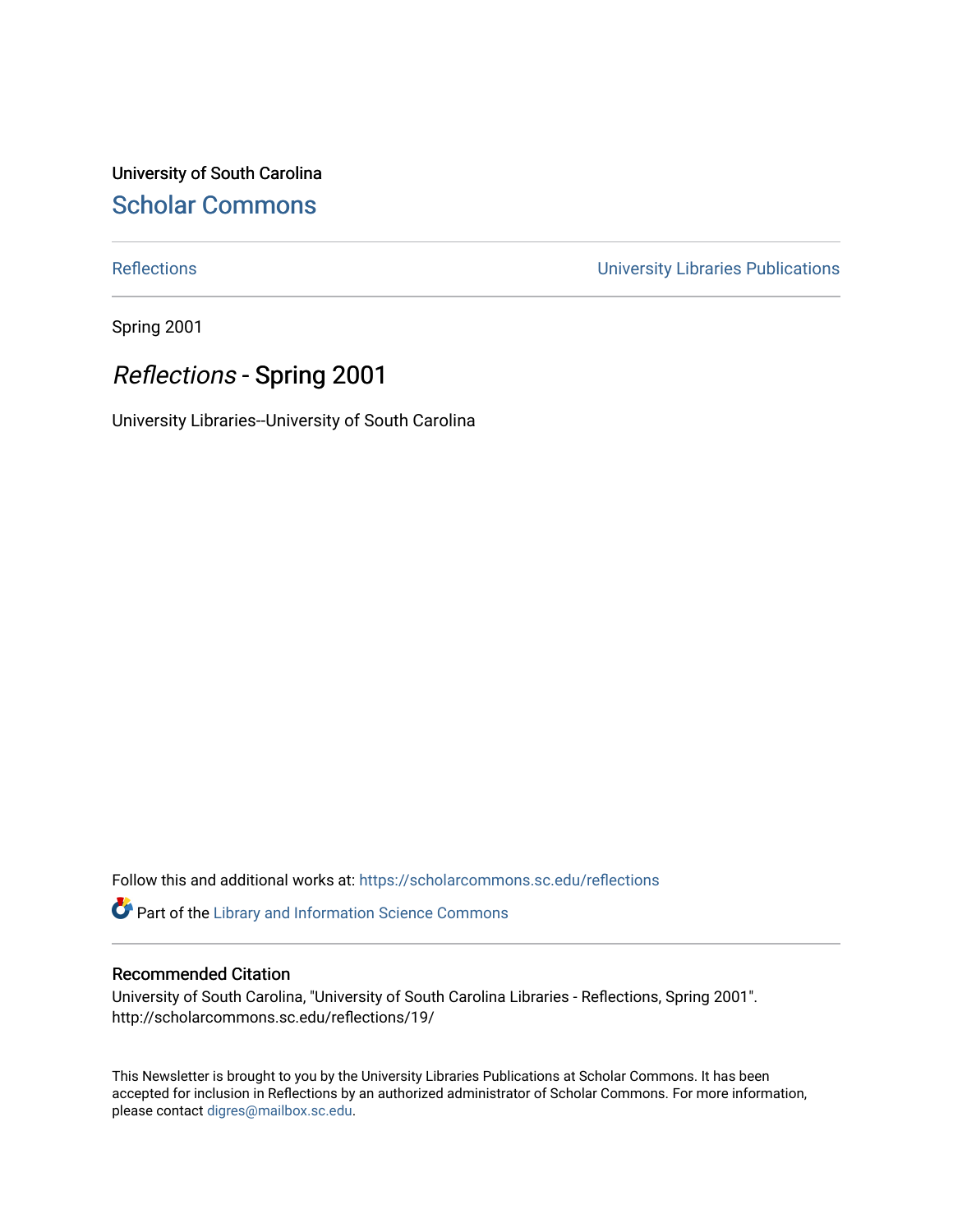DIVISION OF

**SERVICES** 

LIBRARIES AND

INSTRUCTIONAL

# REFLECTIONS REFLECTIONS

**University of South Carolina, Columbia, S.C. Spring 2001**

## **Thomas Cooper Library Receives Major Hemingway Collection**

USC's collection of rare materials on American literature was greatly augmented in January when the Speiser and Easterling-Hallman Foundation Collection of Ernest Hemingway was presented to Thomas Cooper Library's Special Collections Department.

The new collection came to USC through the generosity of two donors: Mrs. Ellen Speiser Katz, whose grandfather, Maurice J. Speiser, and father, Raymond A. Speiser, amassed the collection during the first half of the 20th century, and the Donald C. Easterling-Edward S. Hallman Foundation, through the impetus of Atlanta resident, Edward Hallman, a 1950 USC graduate. While the collection is valued at about \$1.8 million, Mrs. Katz accepted about half that amount, most of which was

provided by the Easterling-Hallman Foundation.

Recognized as the last significant Hemingway collection remaining in private hands, the materials represent several areas of collecting interest. Foremost among these are first editions of all of Hemingway's books,

including small-press editions of his earliest works published in Paris in the 1920s. Also included are advance copies, salesmen's dummies, British editions, translations, typescripts, galley proofs, and periodical appearances. Many of the books contain personal inscriptions and the typescripts contain numerous revisions of interest to scholars. As a whole, the collection is so complete that it would not be



#### *Edward Hallman*

possible to assemble a similar collection today.

Maurice Speiser (1880–1948), a Philadelphia attorney, visited Paris often in the 1920s and 1930s where he became friends with many writers and artists. Over the years he also acted as legal advisor to Hemingway, who did not have a literary agent. Correspondence between the two **Hemingway** *continued on page 4*



## **South Caroliniana Library Receives Simms Collection of the Papers of Henry Laurens**

The South Caroliniana Library has recently received the Henry P. Kendall Collection of Laurens Papers and the remainder of the Kendall Collection of Early Caroliniana, a resource valued at about \$1.3 million. Kendall acquired the William Gilmore Simms Collection of the papers of Henry and John Laurens from the Long Island Historical Society in the 1950s. In 1961, the papers were microfilmed by the Massachusetts Institute of Technology and the microfilm copies were used for the library's Henry Laurens editorial project.

William Gilmore Simms collected the Laurens papers and other materials in the mid-19th century, but sold them to the Long Island Historical Society in 1867 because of financial reverses suffered during the Civil War. After remaining out of state for over a century, the papers are returning to South Carolina through the generosity of Henry P. Kendall's family.

**Laurens** *continued on page 2*

*Henry Laurens is shown here in an 1852 engraving by T.B. Welch from a drawing by W.G. Armstrong after an 18th-century portrait by J.S. Copley.*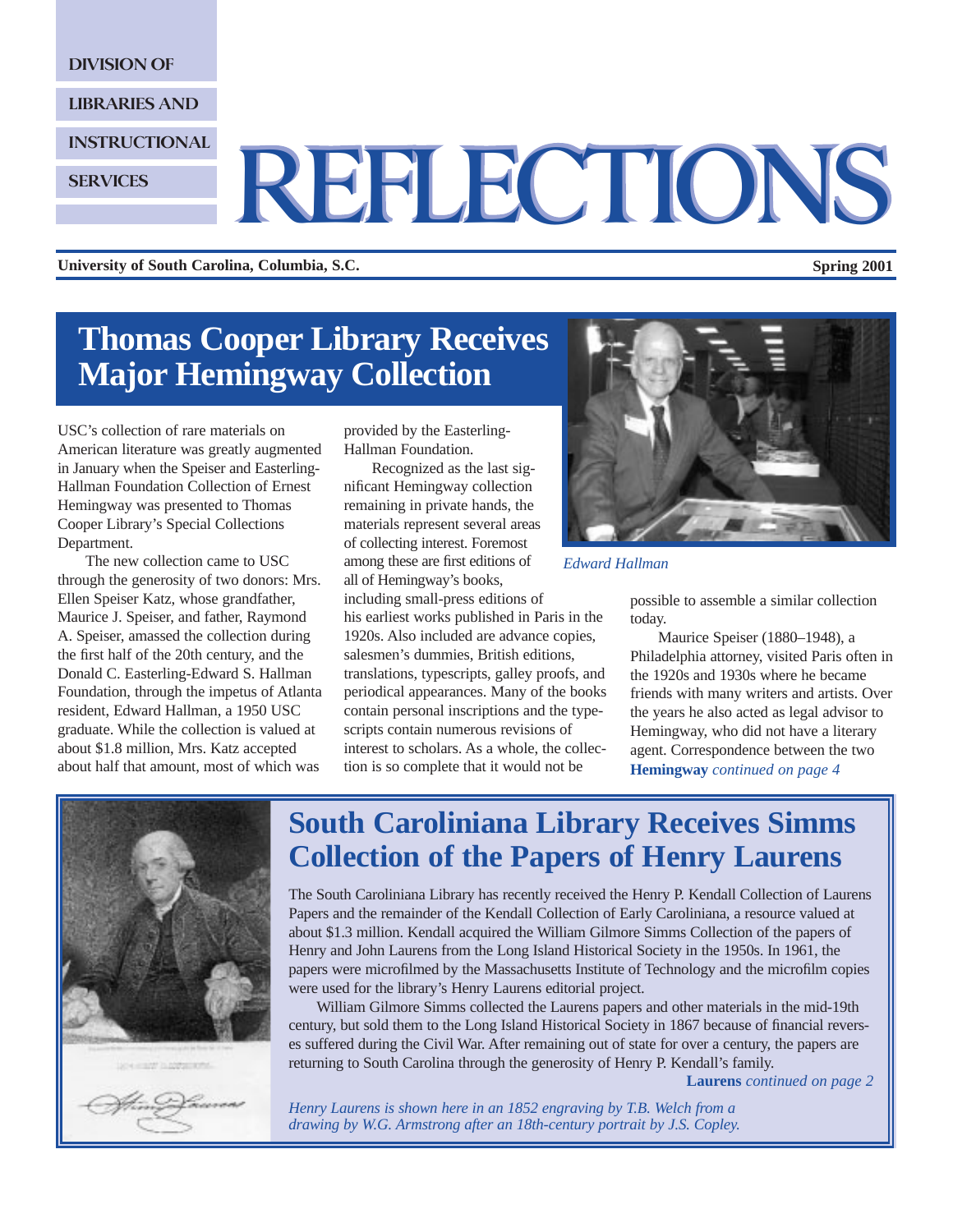## **USC Writers Festival Features William Styron**

The USC Writers Festival, which was held March 21–23, offered USC students and faculty the opportunity to meet and attend readings and lectures by noted contemporary literary figures including William Styron, Les Murray, Sue Grafton, Louise De Salvo, and Jamaica Kincaid. The event was sponsored by the College of Liberal Arts, Department of English, Thomas Cooper Library, and the Thomas Cooper Society through a special endowment.

Styron, who won the Prix de Rome in 1952 for *Lie Down in Darkness*, the Pulitzer Prize in 1967 for *The Confessions of Nat Turner*, and the American Book Award in 1979 for *Sophie's Choice*, presented a reading from his works on the first evening of the festival. Styron's latest book is a collection of short stories entitled *A Tidewater Morning*, which was published in 1993.

Murray is Australia's leading living poet and the winner of the T.S. Eliot Prize for the U.K. and the Queen's Gold Medal for Poetry. Among his books are *Subhuman Redneck Poems* (1997), *Fredy Neptune* (1999), and *Learning Human*  $(2000)$ .

Grafton is the author of a popular mystery series featuring a woman private detective named Kinsey Millhone. The Millhone series began with *"A" Is for Alibi* in 1982 and has progressed through the alphabet to *"P" Is for Peril* which will be published in June 2001. Grafton's books are sold around the world and have been translated into 26 languages. Grafton has a very close connection with USC. Professors Natalie Hevener Kaufman and Carol McGinnis Kay published a biography of Grafton and her detective, Millhone, entitled *"G" Is for Grafton* in 1997.

De Salvo, distinguished visiting writer-in-residence at USC this semester, is a noted scholar, critic, and memoirist. She has written about Virginia Woolf, D.H. Lawrence, Henry Miller, Nathaniel Hawthorne, and Djuna Barnes. Her autobiographical works include *Vertigo: A Memoir* (1996), *Breathless: An Asthma Journal* (1997), *Writing as a Way of Healing: How Telling Our Stories Transforms Our Lives* (1999), and *Adultery* (1999).

Kincaid is a native of the West Indies but has lived in the United States since she was a teenager. Her works, which reflect her West Indian upbringing, include *At the Bottom of the River* (1984) which won the Morton Dauwen Zabel Award of the American Academy and Institute of Letters, *Annie John* (1985), *A Small Place* (1988), *Lucy* (1990), *The Autobiography of My Mother* (1996), *My Brother* (1997), and *My Garden* (1999).

## **Libraries Add E-mail Circulation**

E-mail circulation or eCirc is now available at the libraries for many circulation functions. These include renewal of library materials and carrels, appeal of fines, application for a library card, and recall of materials. All persons with a valid Thomas Cooper Library card may use eCirc.

New eCirc users need to submit an email request to ecirc@gwm.sc.edu. The request should include the patron's full name, patron ID number, and the item barcode numbers of the items to be renewed. Replies are sent within two working days.

The following stipulations apply concerning renewals: 1. The patron's account must be in good standing (i.e., no overdue materials and no outstanding library fees). 2. The request should be sent at least two days prior to the materials' due date. 3. Materials checked out on extended borrowing cards cannot be renewed via eCirc. 4. eCirc cannot be used to transfer materials between different library cards. 5. Library materials may be renewed twice via eCirc, after which the patron must bring the materials into the building for renewal.

Questions or problems concerning eCirc should be directed to Joshua Garris, 803-777-3145.

### **Laurens** *continued from page 1*

USC history professor, James C. Taylor, was instrumental in helping the University obtain the Laurens papers. Dr. Taylor is editing the last volume of the Laurens papers which he has studied during numerous trips to Massachusetts over the past 20 years. During that time, he often discussed the transfer of the papers to the South Caroliniana Library with the appropriate individuals.

Henry Laurens (1724–1792) was a prominent Charleston-born merchant and planter who was educated in England. At the outbreak of the American Revolution, he led the movement to overthrow British rule—first in South Carolina and later as president of the Continental Congress.

> *A letter written from Paris by Henry Laurens to the Continental Congress in 1783 showing Laurens' distinctive handwriting and signature.*

2.44.100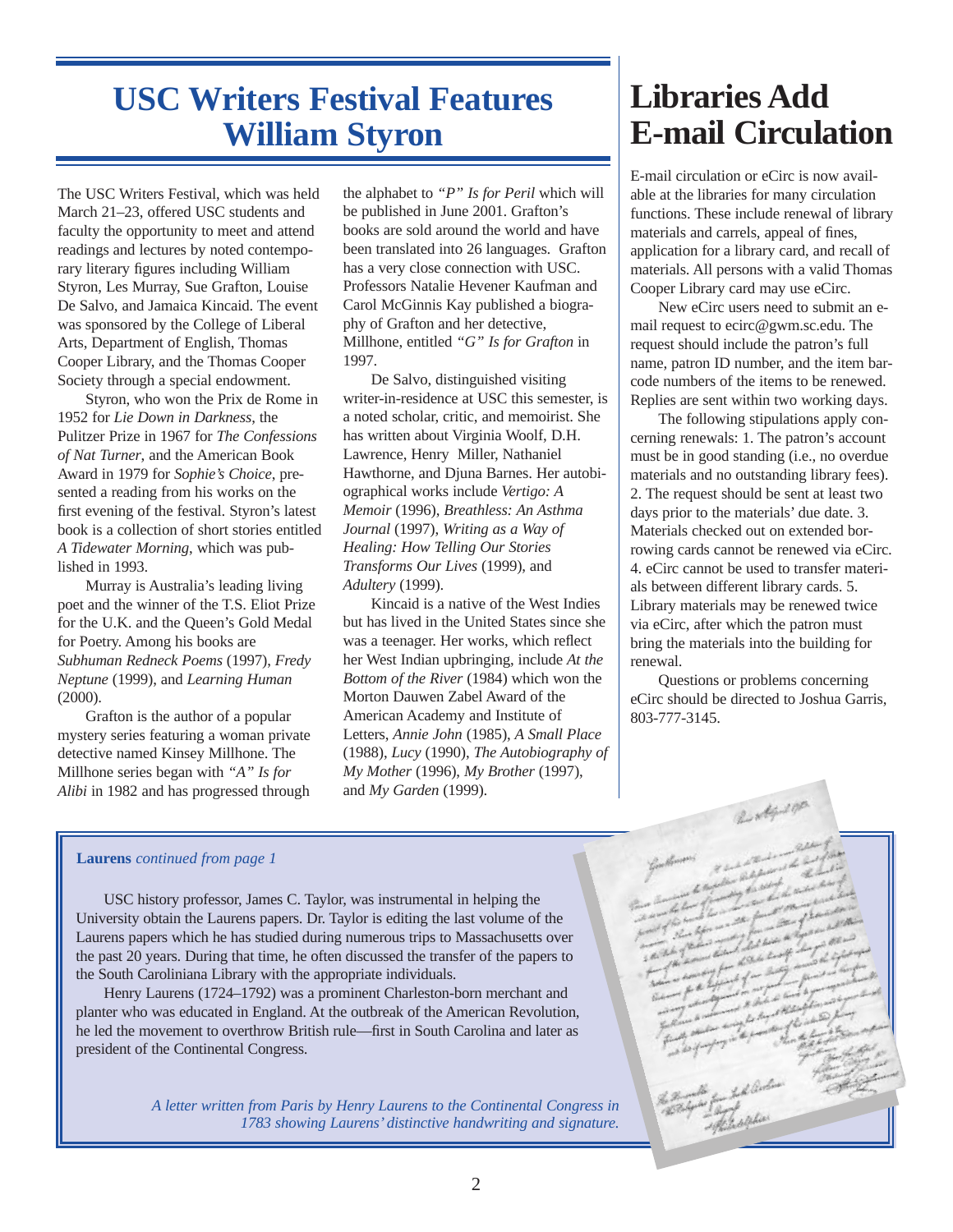## **News from the Thomas Cooper Society**

#### **Nicholson Baker**

Thomas Cooper Society members enjoyed a lecture and reception on April 10 which featured the author, Nicholson Baker. Baker, a highly regarded novelist and short-story writer, has also written a number of essays about the demise of traditional library catalogs and services.

Baker's contention is that online catalogs often do not preserve all of the information which was contained in their card catalog predecessors. He is also concerned about libraries that discard back runs of newspapers and periodicals in preference for microfilm when no check is made to ascertain that the microfilm copies are, in fact, complete. Another concern of Baker's is that libraries often "weed" older materials to make way for new ones when the older materials may be out-of-print, hardto-find, and valuable. In addition, Baker believes the new electronic resources are often exorbitantly expensive and that funds could be better used to purchase traditional materials and build libraries to house them.

Baker's visit coincided with publication of his latest book about libraries entitled *Double Fold: Libraries and the Assault on Paper*.

#### **Ray Bradbury**

The Thomas Cooper Society will sponsor a presentation on August 20 by Ray Bradbury, noted American novelist, shortstory writer, essayist, playwright, screenwriter, and poet. In addition to speaking to the society, Bradbury will be the keynote speaker for the annual First-Year Reading Experience program for which students will be reading his novel, *Fahrenheit 451*.

Other of Bradbury's well-known works of science fiction include *The Martian Chronicles* (1950) and *Dandelion Wine* (1957).

Bradbury most recently visited the USC campus in 1997 when he spoke at the Thomas Cooper Society's annual fall dinner.

# **Treasures from the Film Library**



*From the collection of MovieTone Newsfilm footage, the scene above shows the Allied pre-invasion bombing of Germany in March 1944. The bombs are being dropped from a B-26 "Marauder" airplane. The film clip also included shots of Major General Lewis H. Brereton, commander of the Tactical Invasion Air Force speaking to a group of generals about air warfare over Europe, "flak" bursting around bombers, the Army Medical Corps, and the belly landing of one of the planes.* 

## **South Caroliniana Library Exhibits Hennig Family Library Materials**

An exhibit of the extensive collection of South Carolina materials given to the South Caroliniana Library last spring by the Hennig family was opened March 9. The exhibit will be on display through May 12th.

Mr. and Mrs. Julian Hennig Jr. of Columbia donated the collection of over 4,000 items built through the years by his mother, Helen Kohn Hennig and his grandfather, August Kohn. The collection is one of the largest groups of South Carolina material ever held in a private library and includes many items not knkown to exist elsewhere.

In conjunction with the exhibit opening, a reception was held for members of the University South Caroliniana Society and for members and friends of the Hennig family. Dr. Belinda Gergel spoke to the group about the importance of the collection and about the lives and contributions of August Kohn and Helen Kohn Hennig. The extensive inventory of the collection was symbolically presented to University Librarian for Special Collections, Dr. Allen Stokes, by the children of Mrs. and Mrs. Julian Hennig Jr., Julian "Jay" Hennig III, and Helen Kohn Hennig Kluiters.

The Hennig materials are being cataloged for the USCAN database and a printed catalog of the collection will also be produced.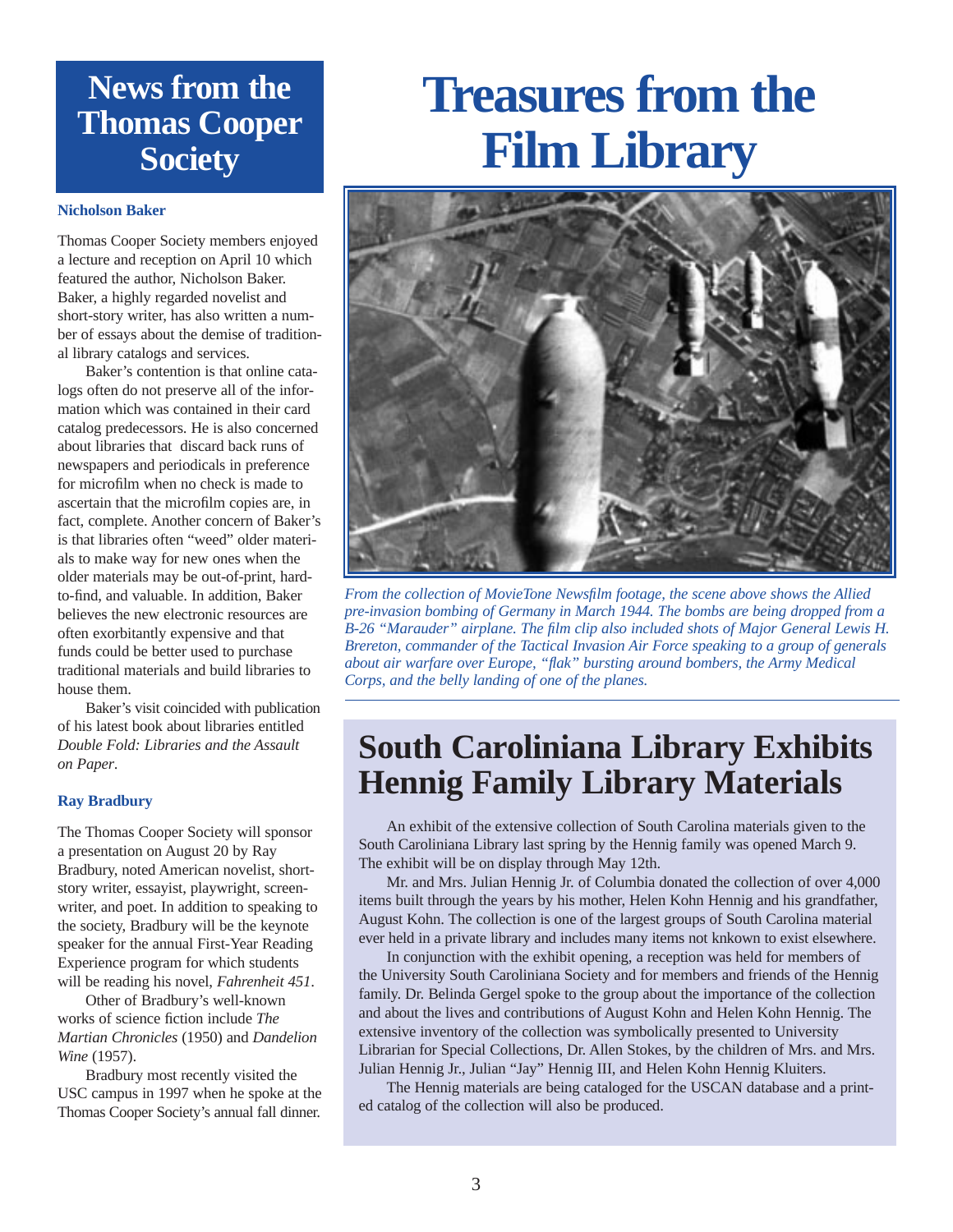reveals the strength of their association and offers many gems of information about Hemingway's life and writing.

Also included in the collection are letters exchanged between Speiser and writers, Ezra Pound, William Faulkner, D.H. Lawrence, Henry Miller, Carson McCullers, John Steinbeck, and Edmund Wilson; artists, Marc Chagall, Constantin Brancusi, and Jacob Epstein; and musicians, Leonard Bernstein, Aaron Copeland, George Gershwin, Gian-Carlo Menotti, Eugene Ormandy, Serge Prokofieff, Paul Robeson, Arnold Schoenberg, Leopold Stokowski, and Igor Stravinsky.

This acquisition attracted widespread interest from the news media including *USA Today*, *US News & World Report*, *The Times* (London), and *The Rising Nepal* (Kathmandu).

Materials in the Speiser and Easterling-Hallman Hemingway Collection will be cataloged for the libraries' online catalog, USCAN, and an extensive exhibit is planned for the fall. Further information about the collection can be found at the Special Collections Web site at www.sc.edu/library/spcoll/amlit/hemingway/hemingway.html.

## **Roy Fellows Publish Books**

Two scholars who have worked in Thomas Cooper Library as W. Ormiston Roy Memorial Visiting Research Fellows have published their research in book form. Professor Robert H. Carnie, University of Calgary, Canada, has published *Burns Illustrated, A Short History* (1795–1825). Professor Marco Fazzini, University of Masserata, Italy, has published *Hugh MacDiarmid: Spora un terrazzo marino e altre poesie*, with a prefatory poem by Nobel laureate Seamus Heaney.

The Roy Fellowship, initiated in 1990, brings a scholar to Columbia each summer to conduct research in the library's G. Ross Roy Collection of Robert Burns, Burnsiana, and Scottish Poetry.

## **Hemingway** *continued from page 1* **DEIS Facilitates USC's PACE Program**

USC's Program for Accelerated College Education (PACE) is available to South Carolina high-school students through the cooperative efforts of participating USC academic departments, Distance Education and Instructional Support (DEIS), and the South Carolina Department of Education's Office of Instructional Technology Development and Education Design.

Students have the opportunity to earn three semester hours of college credit prior to graduation for the successful completion of each course. Eight hundred fifty students in 40 South Carolina high schools enrolled in PACE courses during the fall 2000 term. Courses offered included Introduction to Psychology, Teacher Cadets, Introduction to Engineering, American Government, World Politics, Macroeconomics, Oceans and Man, Cultural Anthropology, and The Marine Environment.

Teacher Cadets, an already established partnership between USC and the South Carolina Department of Education, began offering USC college credit in fall 2000 for Midlands-area students.

The Marine Environment was piloted fall 2000 in cooperation with Aiken County Schools using videoconferencing capabilities and BlackBoard Web components.

Introduction to Psychology, funded through Commission on Higher Education, created a Web page for student and teacher resources. The grant also provided funds for high-school teachers to attend the National Institute of the Teaching of Psychology in January 2001. These teachers will share information and strategies learned with 40 colleagues throughout the state.

For more information about these college credit opportunities for high-school students, contact the USC PACE coordinator at 800-922-2577.

## **Library School Students Intern at Conservation Lab**



*Interns from the College of Library and Information Science (left to right, Ashley Wight and Lara Ursin) are shown as they learn techniques of book preservation and conservation at the University's Conservation Lab. Tasks they will do include deacidifying, encapsulation, resewing pamphlets into new non-acidic binders, and fitting materials with new polyester jackets.*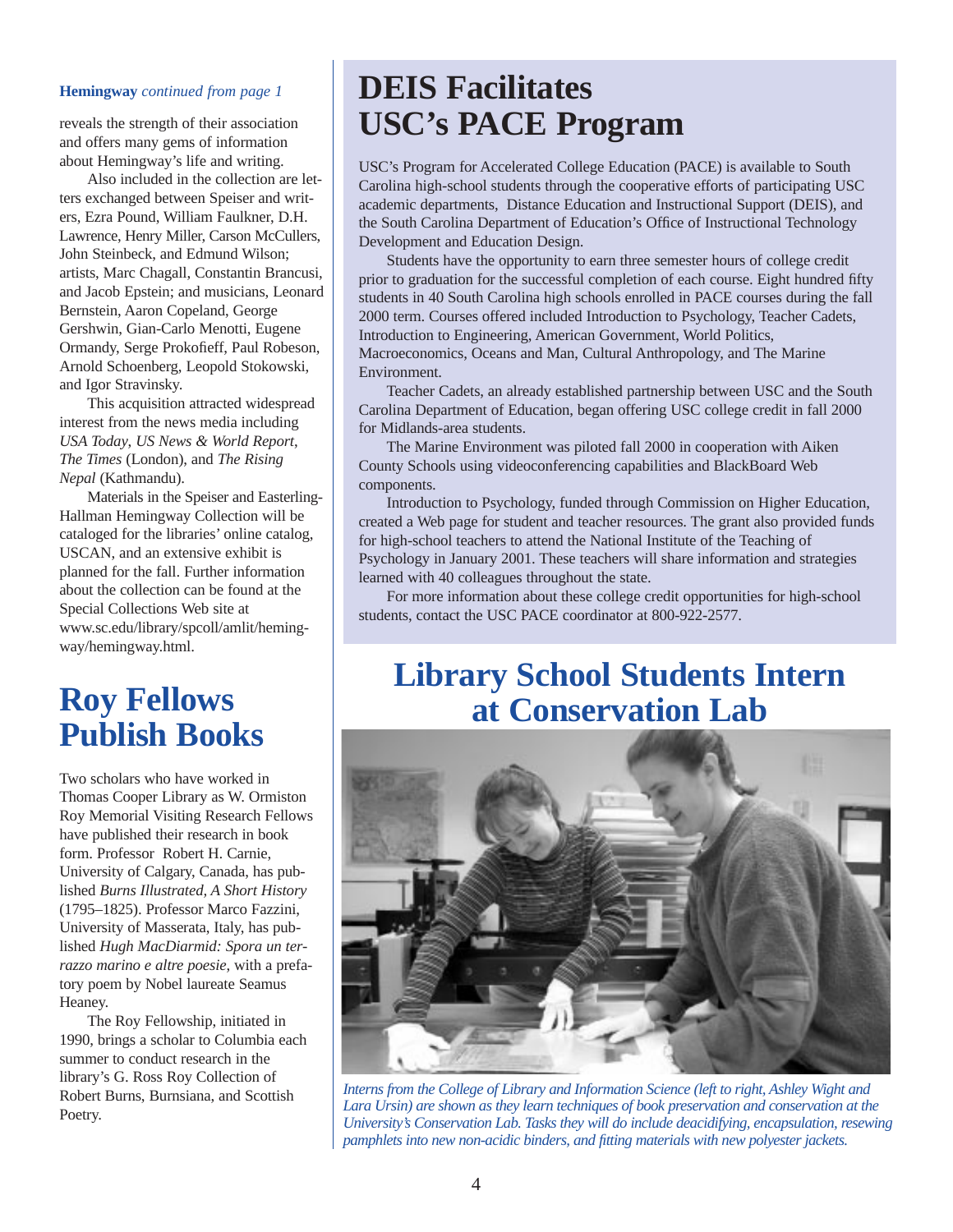## **Acquisitions Department Introduces eRequest**

The latest addition to the University Libraries request services is eRequest, a new, more efficient way to submit requests for library materials. Users of eRequest can say goodbye to filling out, signing, and dating paper forms and using campus mail to move those forms from place to place. Making the best use of technology to increase productivity and eliminate mundane tasks, faculty, staff, students, and friends of the University with Internet access can now create an online account and submit requests electronically. Security paths have been built into eRequest so that all incoming requests are reviewed before orders are placed. From the eRequest account, users can keep up with the status of requests and their location in the approval path.

eRequest can be used to request material for Thomas Cooper Library and affiliated Columbia campus libraries, but not for the law or medical libraries. Since Thomas Cooper Library serves as a central acquisitions source for the USC regional and four-



year campus libraries, the eRequest system can also be used by patrons at those locations.

The major concerns of security and confidentiality are handled successfully by eRequest. For users in the Columbia campus academic units, both an academic unit representative and library bibliographer will see each request. Requests from the non-Columbia campuses will be funneled through the campus libraries and appropriate review paths have been established for requests submitted by students, those falling outside the scope of an academic unit, and those not officially affiliated with USC. Requests that have passed through all of the appropriate steps are printed out in

the Thomas Cooper Library Acquisitions Department and, as the material is ordered, records are entered in the USCAN library catalog.

The result of an intensive year of discussions, specification writing, and testing by a team of librarians, eRequest was developed by the Computer Services i2Media Group, headed by Jay Wingard.

The programmers overcame many challenges to develop an online system to mirror the effective, time-tested manual system which maintained the responsibility and authority of the University's academic units and included the elements of security and confidentiality required by the library.

The Internet address for eRequest is www.iris.sc.edu/erequests/public/default.as p. Users may contact Joe Pukl (joe.pukl@sc.edu or 803-777-7467) in the Thomas Cooper Library Acquisitions Department with questions or comments.

## **USCAN Is Now on the Web**

The University of South Carolina's USCAN Library Catalog is now compatible with the World Wide Web. The graphical user interface system called "USCAN Web" provides easier access for users searching the USC library catalog from remote sites. USCAN Web also makes it possible for the University Libraries to integrate text, graphics, and other media and to include hyperlinks to outside resources. Users need a graphical Web browser such as Netscape or Internet Explorer. The Internet address for USCAN Web is: www.sc.edu/uscan/

As with USCAN, USCAN Web allows searchers to find out which books, journals, magazines, newspapers, documents, videos, sound recordings, maps, and manuscripts are held by the library system. It provides the same access to library collections as USCAN, including those at all the USC Columbia libraries (Thomas Cooper, Business, Math, Law, Music, and South Caroliniana) all USC campus libraries

(Aiken, Allendale, Beaufort, Lancaster, Laurens, Hilton Head, Spartanburg, Sumter, Union, and Walterboro) and Aiken Technical College Library.

Users may prefer to search USCAN Web rather than USCAN for several reasons. The connection is easier and USCAN Web incorporates the use of hypertext links, enabling users to link between records and execute new searches at the click of a mouse. USCAN Web allows the user to select the exact library, campus, or collection to search. In addition, when using the "Long View" feature, USCAN Web displays the entire record on a single Web page along with the location and circulation status.

Future enhancements to USCAN Web will allow for easier advanced search capabilities and a more user-friendly interface. Questions or comments regarding USCAN Web are welcome and can be sent to: WebPac@gwm.sc.edu.



*Members of USC's bowl-winning football team spend several hours each week working on class assignments at Thomas Cooper Library. A vital part of their study often includes working at computers in the media classrooms. They also participate in small group discussions, work with tutors, and browse the shelves for appropriate books and journals.*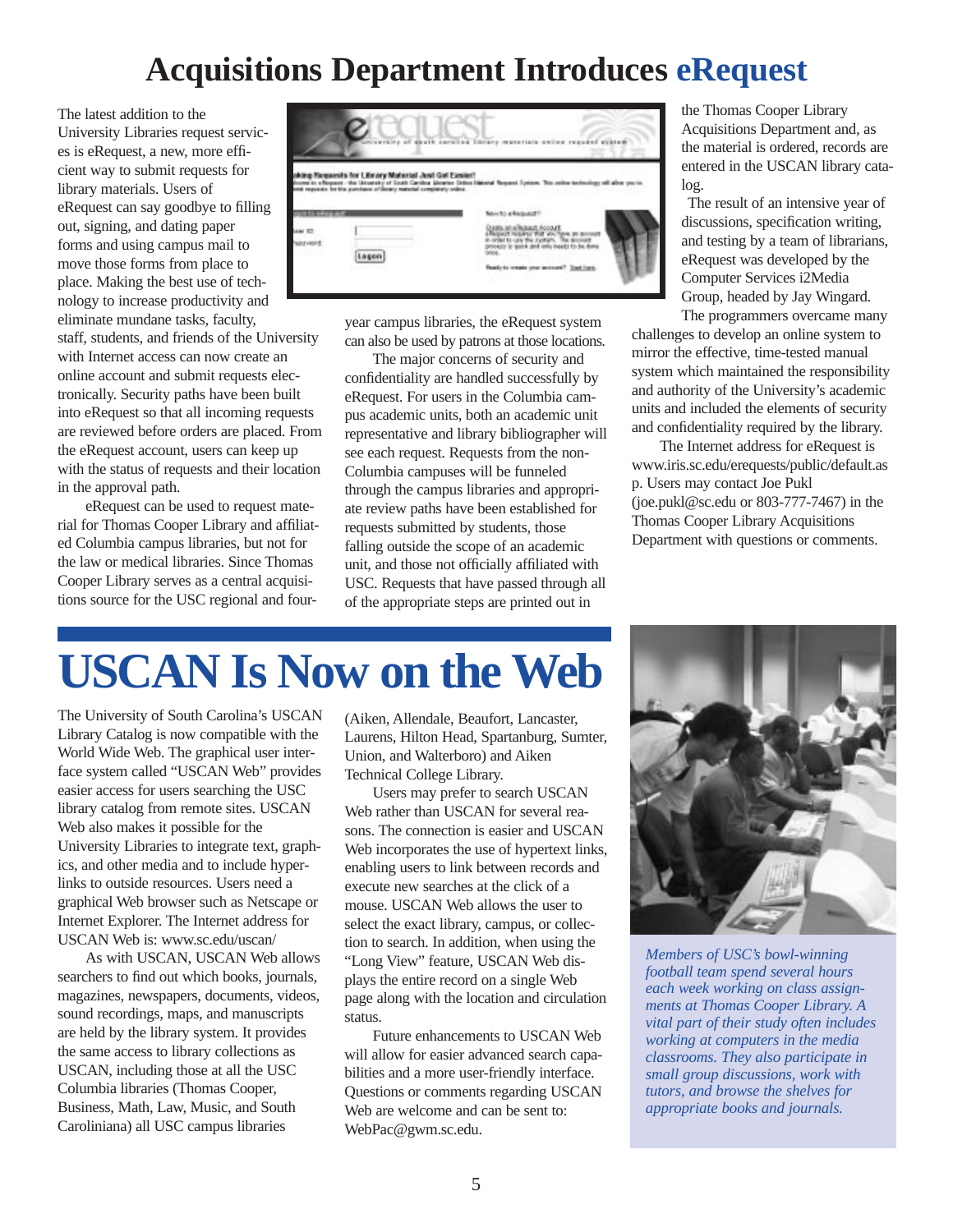

*Bill Sudduth, head of the documents and microforms department at Thomas Cooper Library, shows the connection for one of the department's six new wireless terminals in the documents information center which opened in January. Terminals in the center provide access to electronic government information resources available via the Internet and to the 3,000 CD-ROMs owned by the department. The Government Printing Office (GPO) estimates that 50 to 55 percent of the information it distributed to the Federal Depository Library Program in 2000 was in electronic format via the Internet. In future years this percentage is likely to increase. The information center will allow patrons to access this material in the area where documents librarians are readily available to help with research problems or answer questions.*

# **Teleconferences Address Topics in Higher Education**

Three teleconferences concerning topics currently of interest to higher-education professionals are being presented during spring semester by the National Resource Center for The First-Year Experience and Students in Transition. The teleconferences are produced by Distance Education and Instructional Services and are broadcast via satellite from the Columbia campus to educational institutions across the country.

During the three-hour conferences, guest educators participate in panel discussions moderated by Columbia broadcaster Carolyn Sawyer. They also engage in interactive discussions and questionand-answer sessions with viewers.

The session held March 8 covered "Organizing for Enrollment Management: Keys to Student and Institutional Success" and the April 5 conference addressed "Strengthening First-Year Seminars: A Foundation for Student Success." The final conference will be held April 26 and will cover "Engaging Commuter Students: Redesigning Campuses for the Majority of America's College Students."

Among the prominent highereducation experts to participate in the conferences were: Peter Bryant of Noel-Levitz; John N. Gardner senior fellow and distinguished professor emeritus, National Resource



*Carolyn Sawyer, center, moderates the panel of higher-education and distance-education experts at DEIS'2000 higher-education conference.*

Center for the First-Year Experience and Students in Transition; Don Hossler, vice chancellor for enrollment services at Indiana University; Jean Scott, president of Marietta College; Dan Berman, director of USC's University 101; Randy Swing, co-director of the Policy Center on the First Year of College; Barbara Jacoby,

director of the National Clearing House for Commuter Programs and Director of Commuter Affairs and Community Service at the University of Maryland; George Kuh, director, National Survey of Student Engagement at Indiana University; Byron McClenney, president of Kingsborough Community College; and Maria Vallejo, provost of Palm Beach Community College.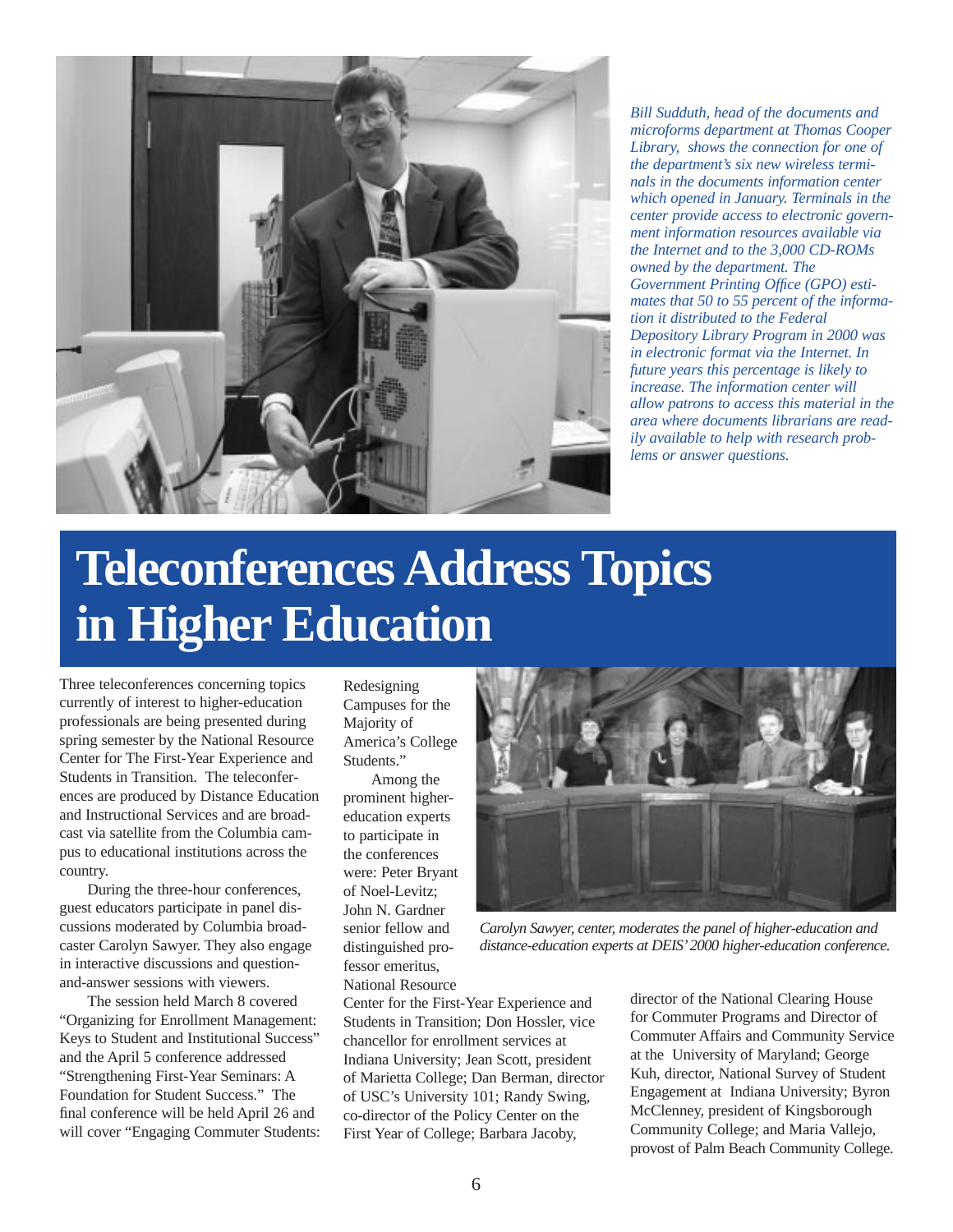## **ScienceDirect Comes Online at USC**

Students and faculty at all USC campuses now have access to the ScienceDirect database online at www.sciencedirect.com. ScienceDirect offers comprehensive coverage of literature across all fields of science as well as materials on business and the social sciences.The database allows researchers to access the Elsevier Science journal collection (over 1,200 titles), along with journals from a host of prestigious societies and science, technical, and medical (STM) publishers. Included in ScienceDirect are over 1.2 million full-text articles as well as indexing and abstracting coverage of over 30 million records.

The ScienceDirect collection from 1995 to present covers a wide variety of subject areas and disciplines, including chemistry, mathematics and computer science, materials science, earth sciences, engineering and technology, biochemistry, environmental science, microbiology and immunology, economics, biological sciences, business and management science, clinical medicine, neurosciences, arts and humanities, pharmacology and toxicology, social and behavioral sciences, and physics.

Users who need help in using ScienceDirect may contact Jan Cambre in the Thomas Cooper Science Library, 803-777-3041 or jan@gwm.sc.edu.

## DEIS Hosts Online Education **Teleconference**

On February 8, DEIS hosted a teleconference on "Control, Conflict, and Courseware: Intellectual Property in Online Education." The teleconference was sponsored by the South Carolina Partnership for Distance Education.

Topics included a range of institutional and faculty viewpoints; models for ownership of course materials among faculty, staff, and institutions; the difference between course ownership and course control; the implications of intellectual property on academic freedom; work-for-hire contracts, exemptions, and fair use.

Following the teleconference, participants engaged in a lively discussion of the issues.

# **DEIS Designs Web-based** University Li **Nursing Research Course**

Instructional Services staff from DEIS designed and implemented a collaborative Webbased nursing research course in cooperation with the nursing faculty of the USC Columbia College of Nursing, USC Aiken School of Nursing, and the USC Spartanburg Mary Black School of Nursing. The construction of the course was made possible through of a Commission on Higher Education grant for \$25,000. The project was designed to model and test inter-institutional collaboration in course development and to promote faculty expertise in the development and delivery of Web-based nursing courses on the three campuses with the goal of eventually offering a complete RN-BSN program by Internet.

Dr. Judy Alexander, the College of Nursing's associate dean for graduate studies, praised the work of DEIS's Vera Polykova-Norwood in helping the nursing faculty at all three institutions adapt their classroom presentations to the Web format. The major challenges were to design learning strategies for maximum interaction and student involvement, including sound evaluation methods, and to build community among the students and faculty. Dr. Lani Gunawardena and Constance Lowe, experts in evaluation of Web-based courses from the University of New Mexico, were contracted to provide evaluation feedback to faculty on the design of the course.

Forty-two students are currently enrolled in the course from the three participating campuses. These include 21 students from Aiken, 12 from Columbia, and nine from Spartanburg.



*Shown are a few of the 120 new Dell Optiplex GX110 computers which were installed in Thomas Cooper Library's computer lab between semesters. Each computer has an Intel Pentium III 733 MHZ processor, 10GB hard drive, a CD-RW drive, a 100MB Zip drive, and Windows 2000 Professional. The lab also has several Macintosh computers.*

# **University Libraries**

#### *Endowments Benefiting Thomas Cooper Library*

#### **Ethelind Pope Brown Natural History Library Endowment**

This fund supports the Natural History Collection in Special Collections, Thomas Cooper Library through acquisitions, preservation, publications, and programs.

#### **Barbara L. and David M. Graham Acquisition Endowment**

Funds are to be used for preservation and acquisitions for Special Collections, Thomas Cooper Library, that will benefit library holdings.

#### **C. Warren Irvin, Jr. and Josephine B. Irvin Endowment**

This fund supports the Irvin Collection of Charles Darwin materials at Thomas Cooper Library through acquisitions, preservation and, eventually, programs and publications.

#### **Thomas Cooper Society Endowment**

These endowment funds will be expended as determined by the Thomas Cooper Society Board for acquisitions.

#### **USC Literary Festival Endowed Fund**

The funds will provide for an annual literary festival attended by prominent writers and conducted by the College of Liberal Arts, the English Department, and the Thomas Cooper Library.